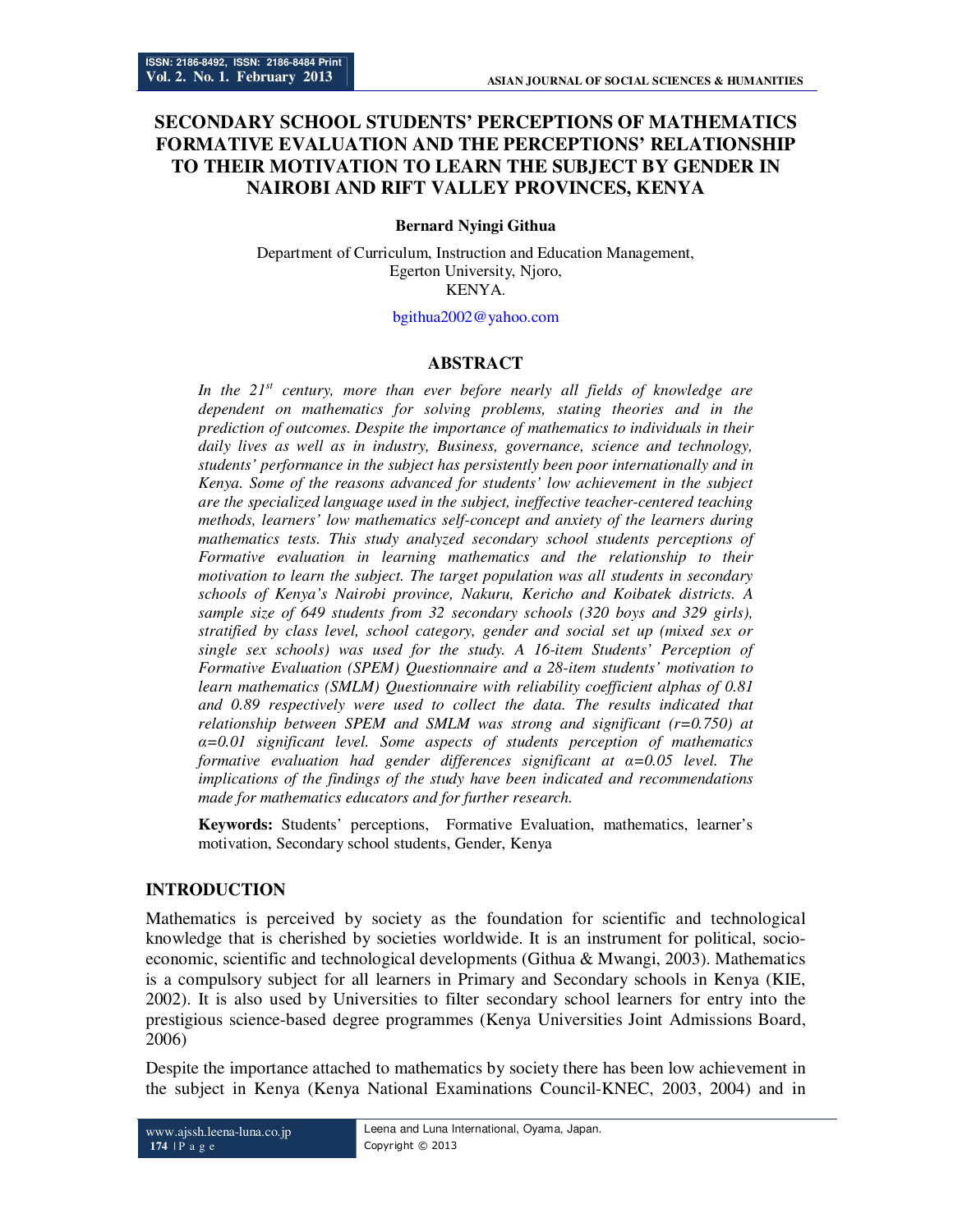other parts of the world as indicated by the Third Trends in Mathematics and Science study (TIMSS) of 2004 (Gonzales, Guzman and Jocelyn, 2004).

A multiple of causes for the students low achievement in mathematics has been attributed to: difficulty in understanding the specialized mathematical language (Barton, 2002; Oyaya  $\&$ Njuguna, 1999; Battisa & Clements, 1996; O'connor, 2000), ineffective, teacher-centered teaching methods and learners' negative attitudes towards the subject (Miheso, 2012; Ngeno & Changeiywo, 2007), Learners lack of motivation to learn the subject(Githua & Mwangi, 2003) and lack of mathematics syllabus coverage (Shikuku, 2009).

This study analyzed secondary school students' perceptions of formative evaluation in mathematics classrooms in order to determine whether those perceptions have any relationship with students' motivation to learn mathematics. Gender differences in the student's perceptions of evaluation in mathematics were also studied because it could be an indicator of the gender differences in mathematics achievement that exist among secondary school students in Kenya.

In this study students' perception of formative evaluation in mathematics referred to their opinions, feelings, emotions and judgments of the importance, usefulness and meaningfulness of teachers' actions, procedures, practices and social climate in which they assess and monitor students' mathematics learning.

Evaluation of students' mathematical work involves teachers' qualitative judgment of how well or how satisfactorily a student is performing or progressing in learning mathematics tasks (Hamachek, 1995). According to Dembo (1994) there are different types of instructional evaluation that a teacher can carry out. They include: placement evaluation which is aimed at finding out students' entry behavior before beginning instruction; formative evaluation which provides ongoing feedback to teachers and students regarding successes and failures during instruction; diagnostic evaluation which attempts to find out specific learning difficulties that a student may have on specific mathematical facts, algorithms, concepts, principles or problem solving.

There is also summative evaluation, which comes at the end of instruction in a school term or year. It assesses the extent of attainment of instructional objectives, provides information to guide grading of students and evaluates teacher effectiveness (Dembo, 1994).

This study focused on formative evaluation in which mathematics teachers give oral written comments and grades as feedback, to indicate misconceptions, or correctness/incorrectness of mathematical performance (Dean, 1982). Formative evaluation requires that the teacher collects a lot of information on learners' performance through observations, classroom oral questioning, homework assignments, quizzes as well as informal inventories (Ebee  $\&$  Frisbie, 1991).

Operationally in this study students' perceptions of formative evaluation in mathematics was defined as a composite variable represented by a mean score of the non-missing students responses on 16 items which were used to measure the construct on a 1 to 5 point Likert-type survey instrument.

Students perception of formative evaluation in mathematics included: perceptions of difficulty/ease of mathematical tasks; importance, usefulness, meaningfulness and contribution of mathematical assignments and tests to mathematics learning; students' liking/dislike of teachers' posting of mathematics grades on notice boards; stiff competition in mathematics performance; pressure of time to complete mathematical tests; pressure of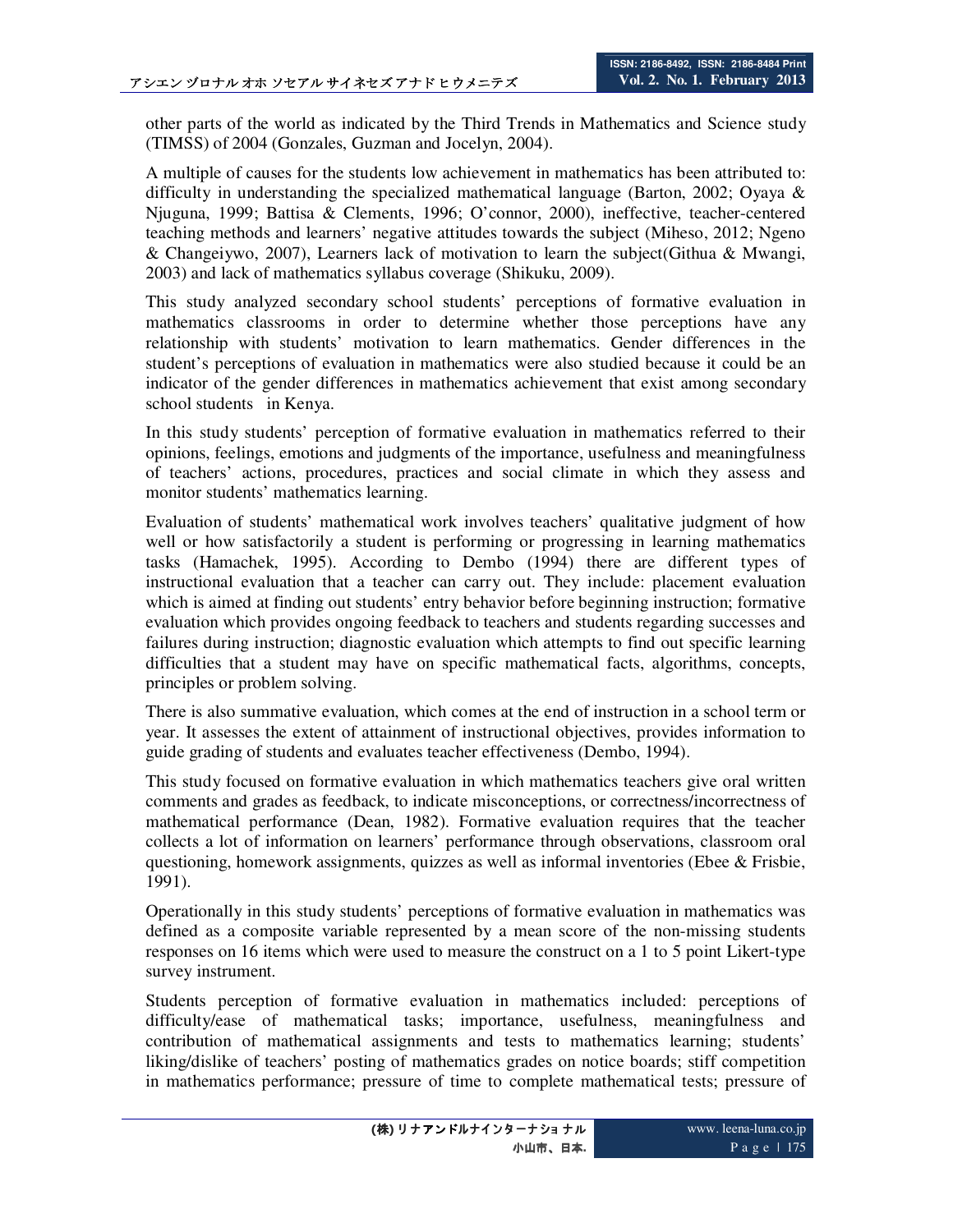time to complete mathematical assignments; and students' experience of worry or anxiety created by mathematical tests.

Motivation to learn subject matter in this study referred to the internal drive or external force that initiate, maintain or causes to cease a learner's behaviour towards learning subject matter that is targeted and is the learner's goal. (Husen & Postlethwaite, 1985). There are two types of motivation to learn: intrinsic; and extrinsic motivation (Biehler & Snowman, 1997; Good & Brophy 1995).intrinsic motivation is a response to individuals internal needs for example personal enjoyment in learning a task, or interest in a subject that is inherently interesting (Good & Brophy, 1995).

Extrinsic motivation is directed towards getting rewards that are external to the learner such as teachers' encouragement, positive feedback on learner's performance on skills or tasks. Due to the importance educators attach to motivation in the learning process this study wanted to find out whether students' perception of formative evaluation in mathematics which goes on in secondary school mathematics classrooms are related to learners motivation to learn mathematics.

Studies conducted in other parts of the world indicate that one of the purposes of evaluation is to cultivate motivation in learners (Shiton, Kenwood, Moss and Phimpton, 1985; Berliner and Cassanova, 1988). There is however limited such studies that having been carried out in Kenya. The present study was therefore warranted.

# **STATMENT OF PROBLEM**

The importance of mathematics to an individual and society is acknowledged worldwide. Unfortunately, learners' performance in the subject at national examinations at the end of primary and secondary schools education is worrying all over the globe. Among the reasons given for the dismal mathematics achievement is lack of students' motivation to learn mathematics and hence their low achievement in it. In an attempt to seek reasons for learners' low motivation this study investigated whether students' perception of formative evaluation in mathematics has any relationship with their motivation to learn the subject by gender.

# **PURPOSE OF THE STUDY**

The study sought to analyze secondary school students' perceptions of formative evaluation in mathematics classrooms by gender and find out whether those perceptions are related to students motivation to learn mathematics.

# **OBJECTIVES OF THE STUDY**

- 1. To find out whether students' perceptions of formative evaluation in mathematics is related to the achievement in the subject.
- 2. To establish whether there are genders differences in students' perception of Formative evaluation in Mathematics.

# **NULL HYPOTHESES**

The following are the two hypotheses of the study which were tested at  $0.05\alpha$  – level.

- H01: There is no statistically significant relationship between secondary school students' perceptions of formative evaluation in mathematics classrooms and their motivation to learn mathematics.
- H02: There are no statistically significant gender differences in students' perceptions of formative evaluation in mathematics classrooms.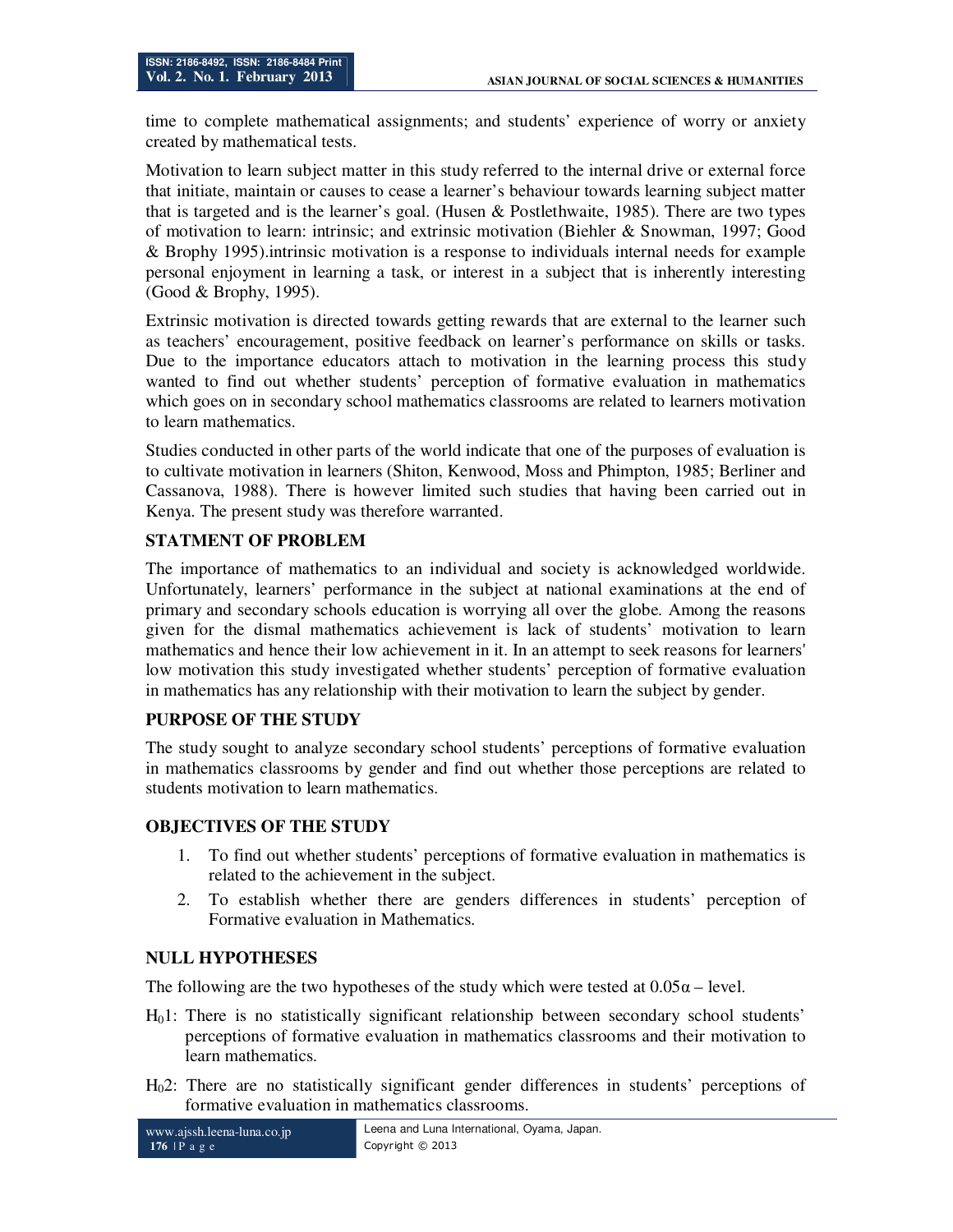## **Conceptual Framework**

The conceptual framework of the study shown diagrammatically in Figure 1 was based on systems theory as espoused by Ayot and Patel (1987) as well as Gerlach and Ely (1980). The influence of students' motivation to learn mathematics (dependent variable) by their perceptions of formative evaluation in mathematics classrooms (independent variable) was hypothesized to be a dynamic systematic process in which there was also an extraneous variable of students' of gender which could affect students' motivation to learn mathematics. The hypothesized relationship of the variables is shown in Figure 1.

# **METHODOLOGY**

### **Research Design**

The expost-facto research design was used in this study in which correlation/regressional analysis were employed to analyze the data. This design was appropriate for the study because the study aimed at obtaining important information on the status of specific phenomenon after some naturally occurring treatment without any manipulation of the situation (Koul, 1993).

## **Population**

The target population of the study was all students in secondary schools (Forms  $I - IV$ ) in Nairobi province, Nakuru, Kericho and Koibatek districts in Kenya.



Figure 1. The conceptual Framework of the relationship of variables in the study

# **Sampling Procedure and Sample Size**

A sample of 649 students (320 boys, 329 girls) was obtained from 32 secondary schools (19 public, 13 private) stratified by school category (provincial or district) sponsorship (public, private) and by gender (single-sex or co-educational) and class level. Table 2 and Table 3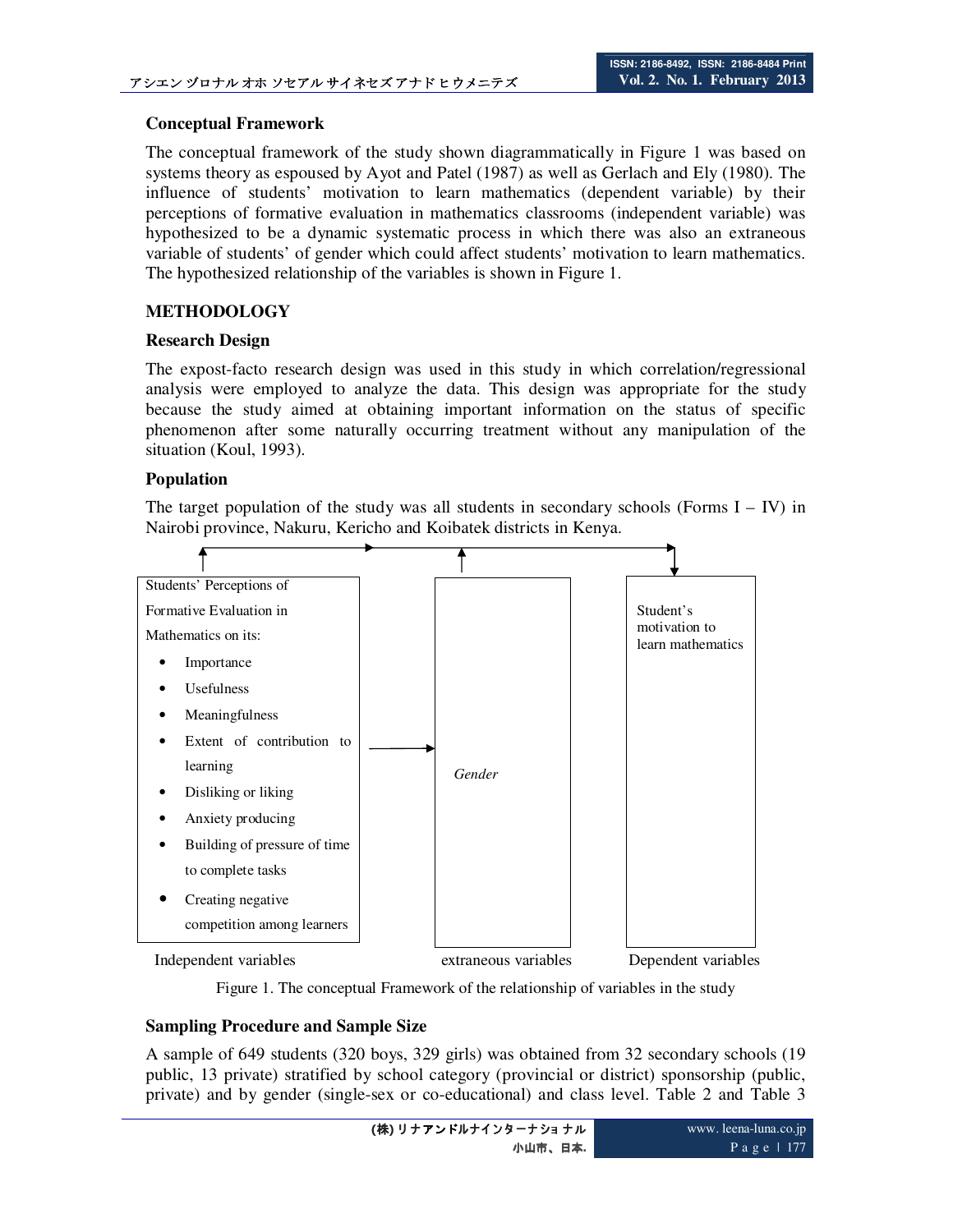show how the schools and the students were sampled from rural, urban and the different categories of schools respectively.

| Table 2. Distribution of Sample Schools in the Twelve Strata of Secondary Schools in Nairobi |  |
|----------------------------------------------------------------------------------------------|--|
| <b>Province and Rift Valley Province (Nakuru, Kericho and Koibatek Districts)</b>            |  |

|                      |            |                |               | No. In Sample of Each Stratum of<br><b>Public Schools</b> |      |                | No. In Sample of Each Stratum of<br>Private Schools |                |                |       |                |              |                |                |
|----------------------|------------|----------------|---------------|-----------------------------------------------------------|------|----------------|-----------------------------------------------------|----------------|----------------|-------|----------------|--------------|----------------|----------------|
| Provide/<br>District | of Schools |                | <b>RURAL</b>  |                                                           |      | <b>URBAN</b>   |                                                     |                | <b>RURAL</b>   |       |                | <b>URBAN</b> |                |                |
|                      | No.        | Boys           | Girls         | Mixed                                                     | Boys | Girls          | Mixed                                               | Boys           | Girls          | Mixed | Boys           | Girls        | Mixed          | Total          |
| Nairobi              | 82         |                |               |                                                           | 2    | $\mathfrak{D}$ | $\overline{2}$                                      |                |                |       | $\overline{c}$ |              | 2              | 11             |
| Nakuru               | 104        | 1              | 1             | $\overline{2}$                                            |      | $\mathbf{1}$   | 1                                                   | 1              |                | 1     |                |              | 1              | 11             |
| Kericho              | 51         | 1              | 1             | $\overline{2}$                                            |      |                |                                                     |                |                |       |                |              |                | 6              |
| Koibatek             | 19         | 1              | 1             |                                                           |      |                |                                                     |                |                |       |                |              |                | $\overline{4}$ |
| <b>TOTALS</b>        | 256        | $\mathfrak{Z}$ | $\mathcal{E}$ | 5                                                         | 2    | $\mathcal{E}$  | 3                                                   | $\overline{1}$ | $\mathfrak{Z}$ | 2     | 2              | 2            | $\mathfrak{Z}$ | 32             |

**Table 3. Distribution of Sampled Students in the Twelve Strata of Secondary Schools in Nairobi Province, Nakuru, Kericho and Koibatech Districts** 

|                             |                                       |      |              | No. In Sample of Each Stratum<br>of Public Schools |                          |              |       | No. In Sample of Each Stratum<br>of Private Schools |              |       |                |              |       |     |
|-----------------------------|---------------------------------------|------|--------------|----------------------------------------------------|--------------------------|--------------|-------|-----------------------------------------------------|--------------|-------|----------------|--------------|-------|-----|
| Provide/<br><i>District</i> | of Math<br>No. of Math<br>Students in |      | <b>RURAL</b> |                                                    |                          | <b>URBAN</b> |       |                                                     | <b>RURAL</b> |       |                | <b>URBAN</b> |       |     |
|                             | rovince/District                      | Boys | Girls        | Mixed                                              | Boys                     | Girls        | Mixed | Boys                                                | Girls        | Mixed | Boys<br>Girls  | Mixed        | Total |     |
| Nairobi                     | 26,245                                |      |              |                                                    | 57                       | 40           | 42    |                                                     |              |       | 36             | 24           | 39    | 238 |
| Nakuru                      | 36,959                                | 16   | 16           | 65                                                 | $\overline{\phantom{a}}$ | 16           | 16    | 32                                                  | 16           | 25    | $\overline{a}$ | 17           | 21    | 240 |
| Kericho                     | 12,897                                | 20   | 16           | 40                                                 |                          |              |       |                                                     | 16           | 17    |                |              |       | 109 |
| Koibatek                    | 5,340                                 | 12   | 14           | 24                                                 |                          |              |       |                                                     | 12           |       |                |              |       | 62  |
| <b>TOTALS</b>               | 81,441                                | 48   | 46           | 129                                                | 57                       | 56           | 58    | 32                                                  | 44           | 42    | 36             | 41           | 60    | 649 |

Source: M.O.E (1999) Provincial Education Officer records (Nairobi and Rift Valley Provinces)

### **Instruments**

A 16 – item, 5 point liker type instrument was used to measure students' perceptions of formative evaluation in mathematics (SPEM) classrooms. A 28-item, 5 point liker type instrument was also used to measure students' motivation to learn mathematics (SMLM). Both instruments were validated by five experts from the department of Curriculum, Instruction and Education Management of Egerton University. The two instruments had reliability coefficients alphas of 0.81 and 0.89 for SPEM and for SMLM respectively. Data was analyzed by calculating Pearson's moment correlation coefficient between SPEM and SMLM, regression analysis and the ANOVA procedure.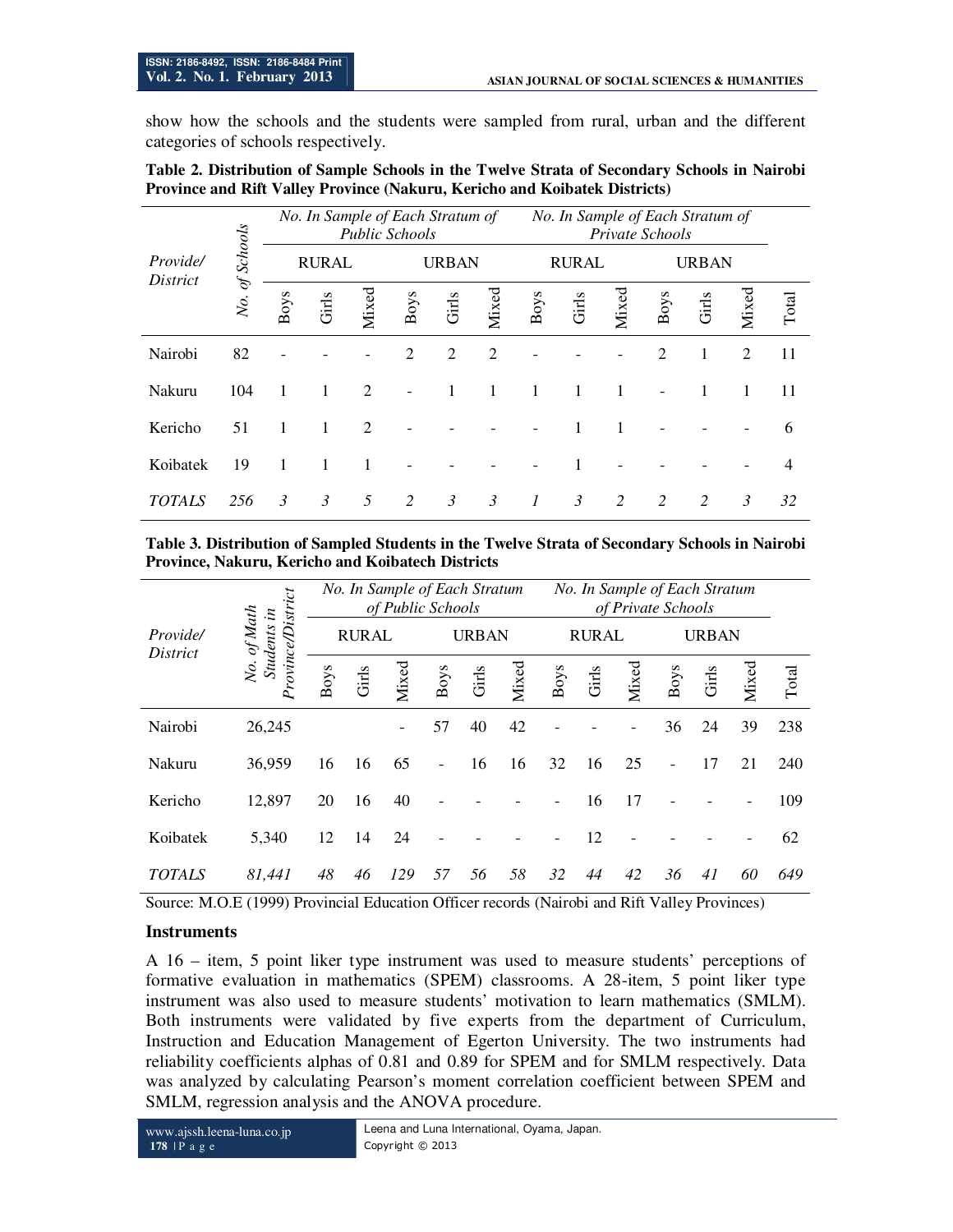# **RESULTS**

Out of a total of 649 students who were involved in the study, 648 responded to the 16 items, which were used to measure their perceptions of formative evaluation in mathematics.

**Relationship between Students' Perceptions of Formative Evaluation in Mathematics and Their Motivation to Learn Mathematics** 

| Table 4. Relationship between SPEM and SMLM. |             |             |           |  |  |  |  |
|----------------------------------------------|-------------|-------------|-----------|--|--|--|--|
|                                              | <i>SMLM</i> | <b>SPEM</b> | $(N=648)$ |  |  |  |  |
| <b>SMLM</b>                                  |             | $0.750**$   |           |  |  |  |  |
| <b>SPEM</b>                                  | $0.750**$   |             |           |  |  |  |  |

**Table 4. Relationship between SPEM and SMLM.** 

\*\*Shows that r, the correlation coefficient is significant at  $\alpha = 0.01$  level.

Results from Table 4 indicate that there is a strong and statistically significant relationship (r=0.750) between students perceptions of formative evaluation in secondary school mathematics classrooms and their motivation to learn mathematics at  $\alpha = 0.01$  significance level. The hypothesis of the study that there is no statistically significant relationship between SMLM and SPEM was therefore rejected. This finding is supported by research studies in USA (Berlinger and Cassanova, 1988) which showed that evaluation in subject matter in the course of instruction enhances and is related to student's intrinsic motivation.

To determine the proportion of variance in student's motivation to learn mathematics explained by their perceptions of formative evaluation in mathematics, students' motivation to learn mathematics was regressed (stepwise) on students' perceptions of evaluation in mathematics.

Using a probability of F-to-enter less or equal to .50 and a probability of F-to-remove greater or equal to 0.1 the regression output of the independent and the dependent variables as shown in Table 5.

|  |  |                                                                            |  |  |  | Table 5. Regression of Students' Motivation to Learn Mathematics on their Perceptions of |  |
|--|--|----------------------------------------------------------------------------|--|--|--|------------------------------------------------------------------------------------------|--|
|  |  | Formative Evaluation in Mathematics-Stepwise Entry (N=646, valid listwise) |  |  |  |                                                                                          |  |

| Variables                                             | R    | R-square | Adjusted<br>$R$ -square                     | <b>Beta</b> |              | Sig<br>(P) |
|-------------------------------------------------------|------|----------|---------------------------------------------|-------------|--------------|------------|
| Constant                                              |      |          |                                             | 0.63        | 5.74         | 0.000      |
| Students' perceptions of<br>evaluation in mathematics | 0.75 | 0.56     | 0.56                                        | 0.82        | 28.75        | 0.000      |
| $F = 826.547$                                         |      |          | $R^2$ =0.5625 Adj $R^2$ =0.56 Prob(>)=0.000 |             | $df=(1,644)$ |            |

The simple linear regression output shown on table 5 suggests that the linear equation relating students' motivation to their perception of formative evaluation in mathematics is of the form:

| $SMLM =$ | 0.63          | $0.82 \times (SPEM) \dots$ <i>Equation</i> 1 |
|----------|---------------|----------------------------------------------|
|          | $(t = 5.742)$ | $(t = 28.750)$                               |

Adjusted  $R^2 = 0.562$  suggesting that students' perceptions of formative evaluation in mathematics explains 56.2% of the variance in SMLM. The values of t for the corresponding values of constant and beta (coefficient) in the equation are significant at  $0.01$ . The F – value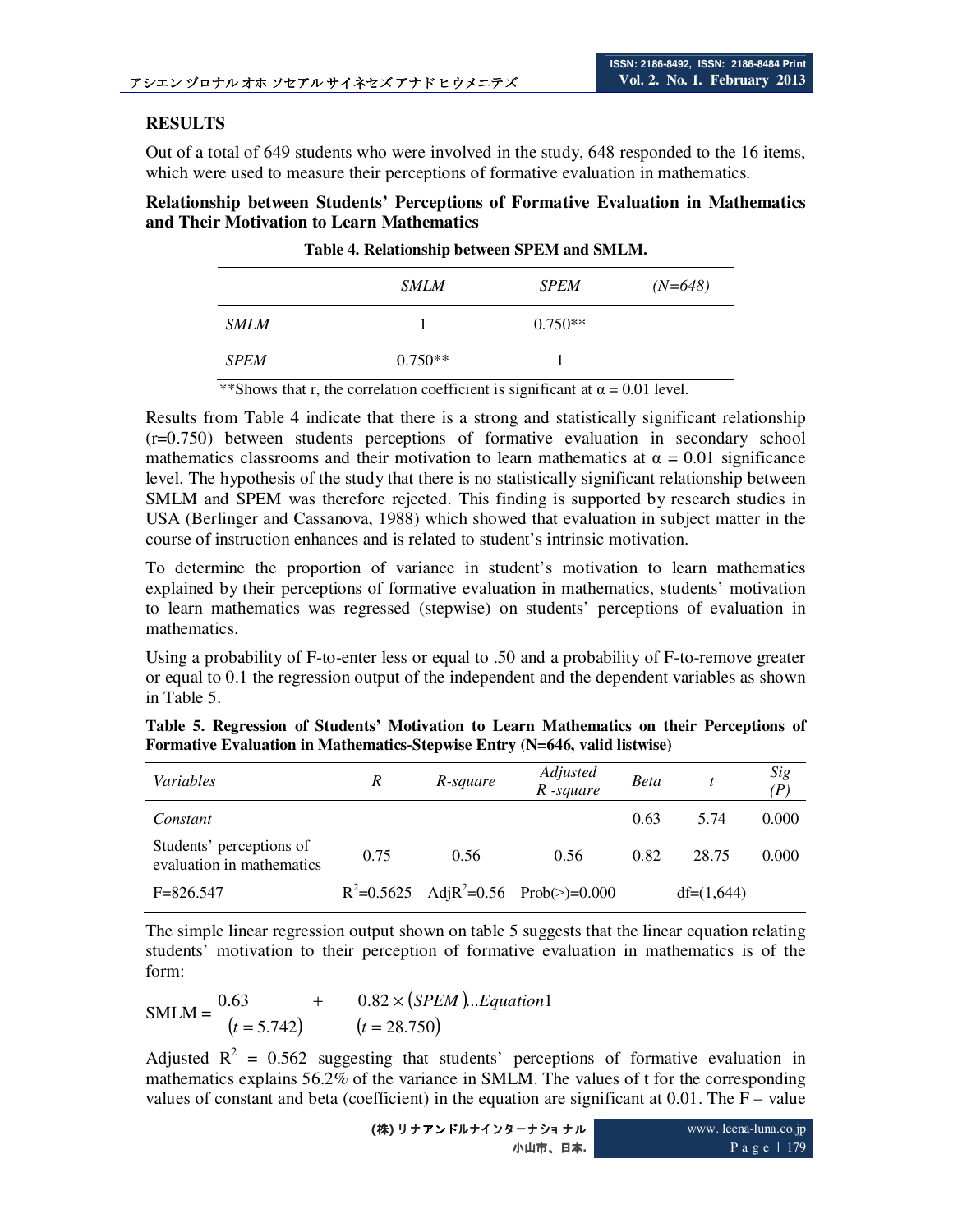from ANOVA undertaken for the whole equation is 826.547, significant at 0.01, df =  $(1,644)$ suggesting that  $R^2$  is significantly different from zero and the coefficients in the equation are different from zero. The equation therefore, exists and defines a linear relationship between SMLM and SPEM. This further led to the rejection of hypothesis one of the study. This suggests a strong significant relationship between students' perception of formative evaluation and their motivation to learn mathematics.

## **Gender Differences In Secondary School Students' Perceptions Of Formative Evaluation In Mathematics Classrooms**

Table 6 shows results for hypothesis two of the study. The table shows mean scores, SD on student's perceptions of Formative Evaluation in mathematics by gender.

**Table 6. Mean Scores and Standard Deviations on Students' Perceptions of Formative Evaluation in Mathematics by Gender (16 items)** 

| Gender | Mean | SD   | $\overline{N}$ |
|--------|------|------|----------------|
| Male   | 3.86 | 0.51 | 319            |
| Female | 3.84 | 0.50 | 329            |
| Total  |      |      | 648            |

Table 6 shows mean scores and SD for 648 students. Overall boys had higher mean scores in SPEM than girls.

The F-value undertaken from ANOVA for mean gender differences in SPEM for all the 16 items taken together was 0.516 at  $\alpha = 0.473$  significant level; df = (1,646) which was not statistically significant at .05 level of significance. This suggested that overall; there is no statistically significant gender differences in students' perception of formative evaluation in mathematics.

Analyzing the 16 items that measured students' perceptions of Formative evaluation in mathematics item by item however revealed that there were gender differences in the following five items on students' perceptions of Formative evaluation in mathematics scale:

- a. I find mathematics tests easy (in favour of boys).
- b. I find mathematics assignments meaningful (in favour of girls)
- c. mathematics assignments contribute a lot to the learning of mathematics (in favour of girls)
- d. I usually worry over mathematics tests and assignments (in favour of boys).
- e. I rarely find time for mathematics assignments (in favour of boys).

The responses to the positive items in the scale were scored as strongly agree  $= 5$ , agree  $= 4$ , undecided  $= 3$ , disagree  $= 2$  and strongly disagree  $= 1$ .

Negative items were scored in the reverse order. Therefore higher scores indicated positivity of students' perception of Formative evaluation in mathematics learning. The results showed significant gender differences for the five items at  $\alpha = 0.05$  significance level.

The results for items one, three and five which were in favour of boys suggests that girls find mathematics tests hard compared with boys, they have more mathematics anxiety to succeed in the subject than the boys and girls rarely find time to do mathematics assignments at home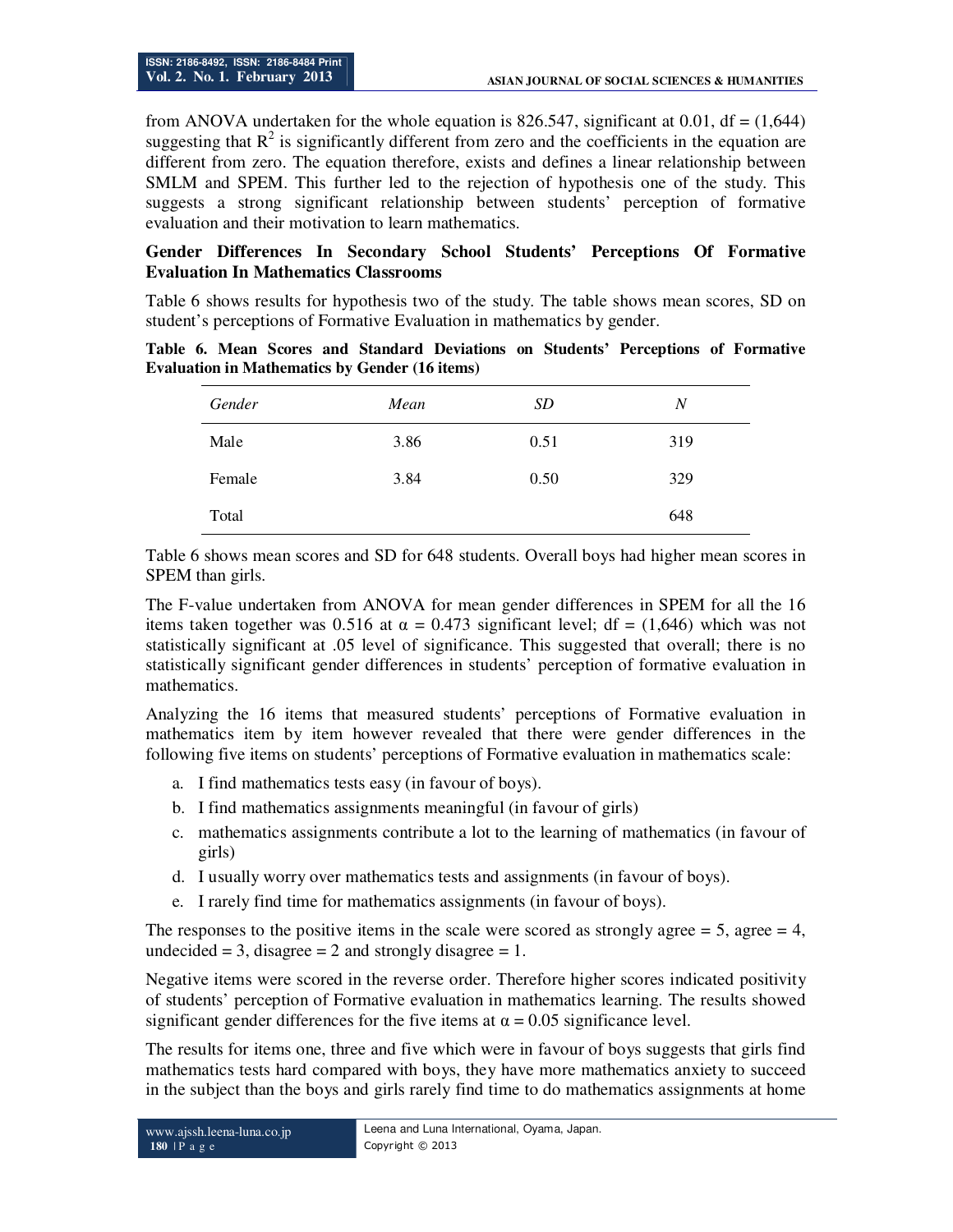due to domestic chores (Mureithi,2000). Items two and three which favoured girls suggests that girls feel comfortable when they are given mathematical tasks in form of assignments than the boys do.

# **DISCUSSION**

## **Students' Perceptions of Formative Evaluation in Mathematics and their Motivation to Learn Mathematics**

Mathematics educators (Fraser & Gillan, 1972; Shiton, Kenwood, Moss and Phimpton, 1985) agree that among other purposes of evaluation in mathematics, the provision of motivation to learn mathematics is critical. The findings of this study revealed that there is a strong and statistically significant ( $\alpha = 0.01$ ) relationship (r = .750) between SMLM and SPEM in secondary schools. Furthermore, there is a linear relationship between students' motivation to learn mathematics and their perceptions of evaluation in mathematics. The variation in SMLM accounted for by SPEM was 56.2% when no other relevant variables were considered.

The findings in this study are consistent with those in USA by Berliner & Cassanova (1988) and Butler & Nissan (1986) which showed that evaluation and giving of grades does much to enhance student's extrinsic motivation to learn subject matter but can also have a strong negative effect on students' intrinsic motivation if evaluation is improperly carried out. The findings of this study concur with the arguments of Chinn & Ashcroft (1993) that evaluation in mathematics is an essential and important component of learning mathematics. Mwangi  $\&$ McCaslin (1994 in their findings on agricultural extension agents in Kenya's Rift Valley Province found out that evaluation was one of the factors that was related to job motivation for agricultural extension agents in Rift Valley Province.

Elsewhere, for example, the frequency of teacher evaluations, the time teachers spend correcting tests and exercises were fournd to be related to academic achievement of upper primary school pupils in Argentina and Columbia (Lockhead & Verspoor, 1991). The time that teachers spend on monitoring and evaluating students' performance was found to be related to student's mathematics achievement in upper primary schools in Swaziland (Lockhead & Verspoor, 1991). This study has clearly demonstrated that formative students' perceptions evaluation in mathematics in secondary schools is related to students' motivation to learn mathematics which would lead to higher levels of mathematics achievement (Hemke, 1990). Secondary school mathematics teachers should therefore plan carefully for mathematics quizzes, homework, classroom supervised mathematics work, end term mathematics tests and end-year mathematics examinations in order to increase students motivation to learn mathematics.

# **CONCLUSIONS**

On the basis of the findings of this study, the following conclusions were reached.

- 1. There is a strong and significant relationship between students' perception of formative evaluation in mathematics classrooms and their motivation to learn mathematics.
- 2. Students' perception of formative evaluation in mathematics classrooms accounted for 56% variation in students' motivation to learn mathematics when no other independent variable were considered.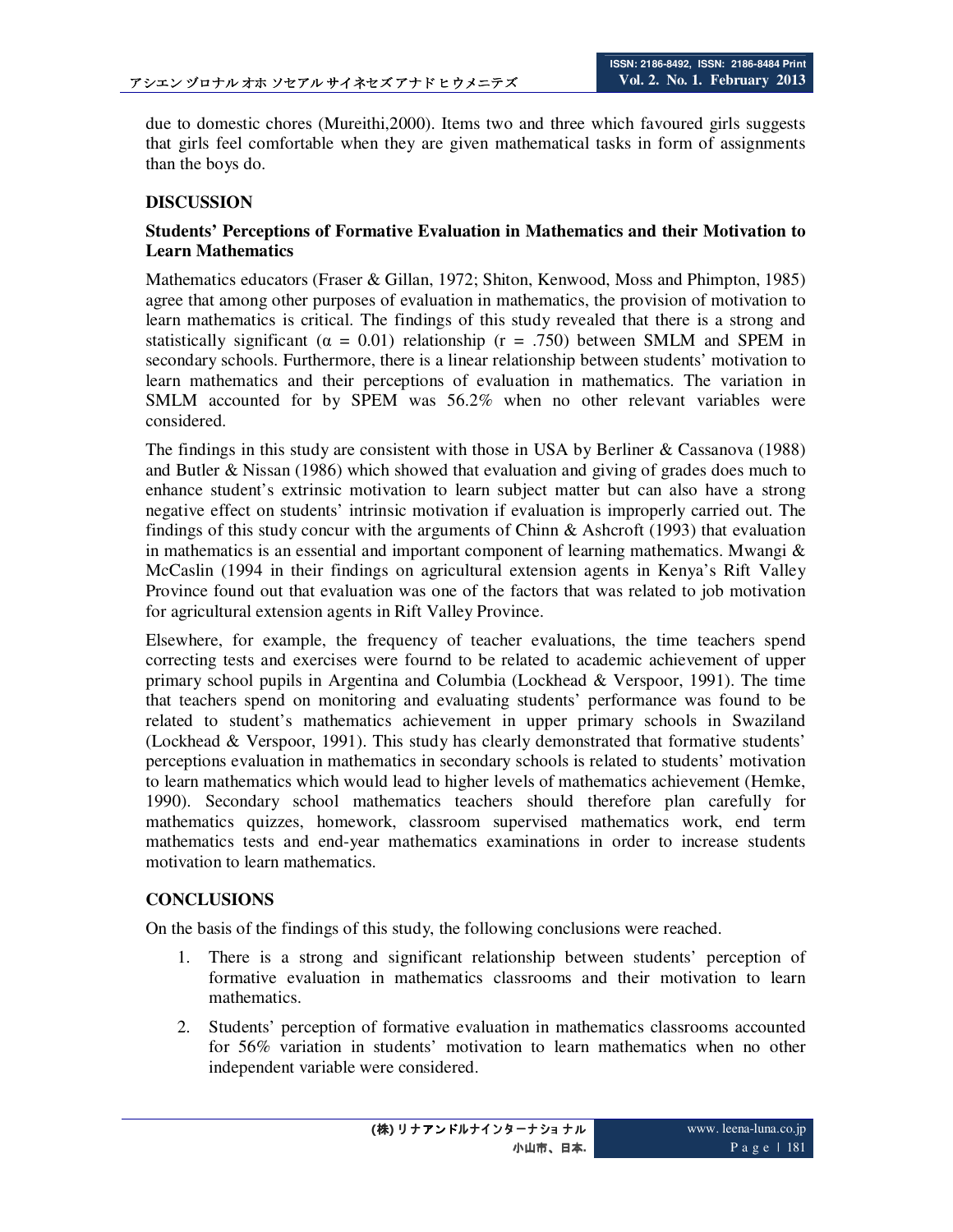3. There are gender differences in the way boys and girls perceive some aspects of formative evaluation in mathematics classrooms.

#### **IMPLICATIONS**

The implications of the findings are that teachers should carefully plan and administer mathematics quizzes, out of class assignments, supervised classroom mathematics assignments, end term and end year mathematics examinations. The environmental and social conditions in which teachers handle mathematics formative evaluations and their feedback to learners should be conducive for both boys and girls. This would enhance the learners' motivation to learn mathematics.

#### **REFERENCES**

- Ayot, H. O. & Patel, M. M. (1987). *Instructional methods* (pp 34 53). Nairobi, Kenya: Kenyatta University.
- Barton, M. L. & Heidema, C. (2002). Teaching Reading in mathematics [on line]. Available: http://www.nwrel.org/msec/resources/singlesources
- Barttisa, M. T. & Clements, D. H (1996). Students understanding of Three Dimensional Rectangular Arrays of cubes. In Lester, F. *Journal of Research in mathematics Education,* 27(3). Virginia, Reston.
- Berliner, D. & Cassanova, U. (1988). Are grades undermining motivation? *Instructor, 98*(3), 18-19.
- Biehler, R. F. & Snowman, J. (1997). *Psychology applied to teaching* (8<sup>th</sup> ed.). Boston: Houghton Mifflin Co.
- Butler, R. & Nisan, M. (1986). Effects of no feedback, task related comments, and grades on intrinsic motivation and performance. *Journal of Educational Psychology, 78*(3), 210–216.
- Chin, S. J. & Aschcroft, J. R. (1993). *Mathematics for dyslexics: A teaching handbook*, London: Whurr publishers Limited.
- Dean, P. G. (1982). *Teaching and Learning mathematics.* London Wobum Press.
- Dembo, M. H. (1994). *Applying educational psychology* (5<sup>th</sup> ed.). NY: Longman Publishing Company.
- Ebel, R. L. & Frisbie, D. A. (1991*). Essentials of Educational measurement* (5th ed.). New Delhi: Prentice – Hall of India Private Ltd.
- Fraser, W. G. Gillam, J. N. (1972). *The principles of objective testing in mathematics.* London: Heinemann Educational Books Ltd.
- Gerlach V. S. & Ely, D. P. (1980). *Teaching and media: A systematic approach* (2<sup>nd</sup> ed.). Englewood cliffs, NJ: Prentice Hall, Inc.
- Githua, B. N. (2000). *Factors related to the motivation to learn mathematics among secondary school students in Kenya's Nairobi province and three Districts of Rift Valley province*. Unpublished, Doctoral Thesis, Egerton University, Njoro, Kenya.
- Githua B. N. & Mwangi J. G (2003) Students' mathematics self-concept and motivation to learn mathematics: relationship and gender differences among Kenya's secondary-